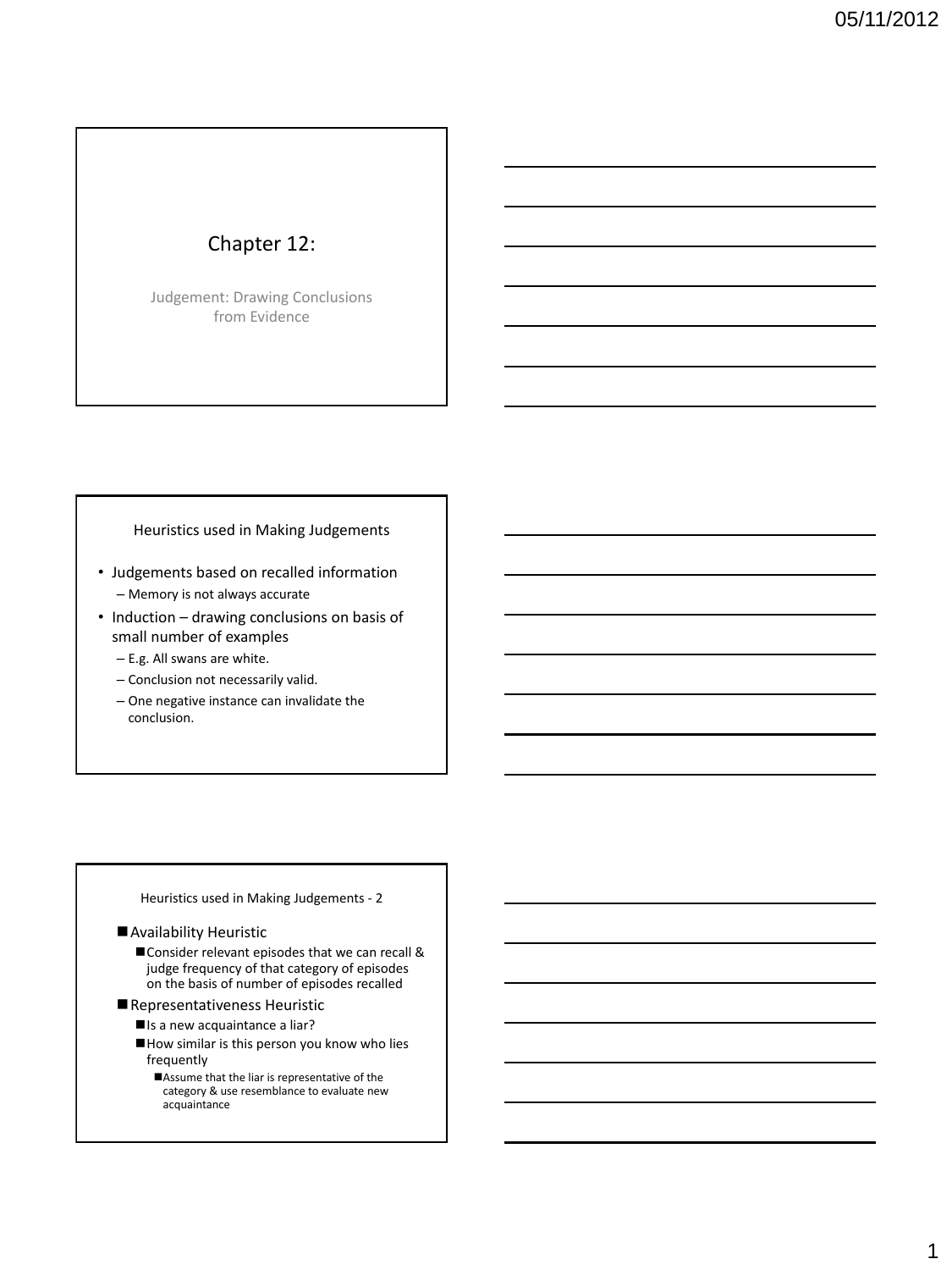# Definitions

Descriptive vs normative account of thinking How we actually think vs. how we should think Can we be trained to think better?

## Memory & Judgement

**I** Judgements based on recall of information

- ■E.g. frequency judgments, evaluation of various products
- **Memories can be selective, incomplete,** distorted or unavailable
	- Influenced by frequency of events, recency, distinctiveness, emotionality etc.
- Therefore judgement can also be influenced by these factors

### Quick Demo

Are there more words beginning with R or more with R as the third letter?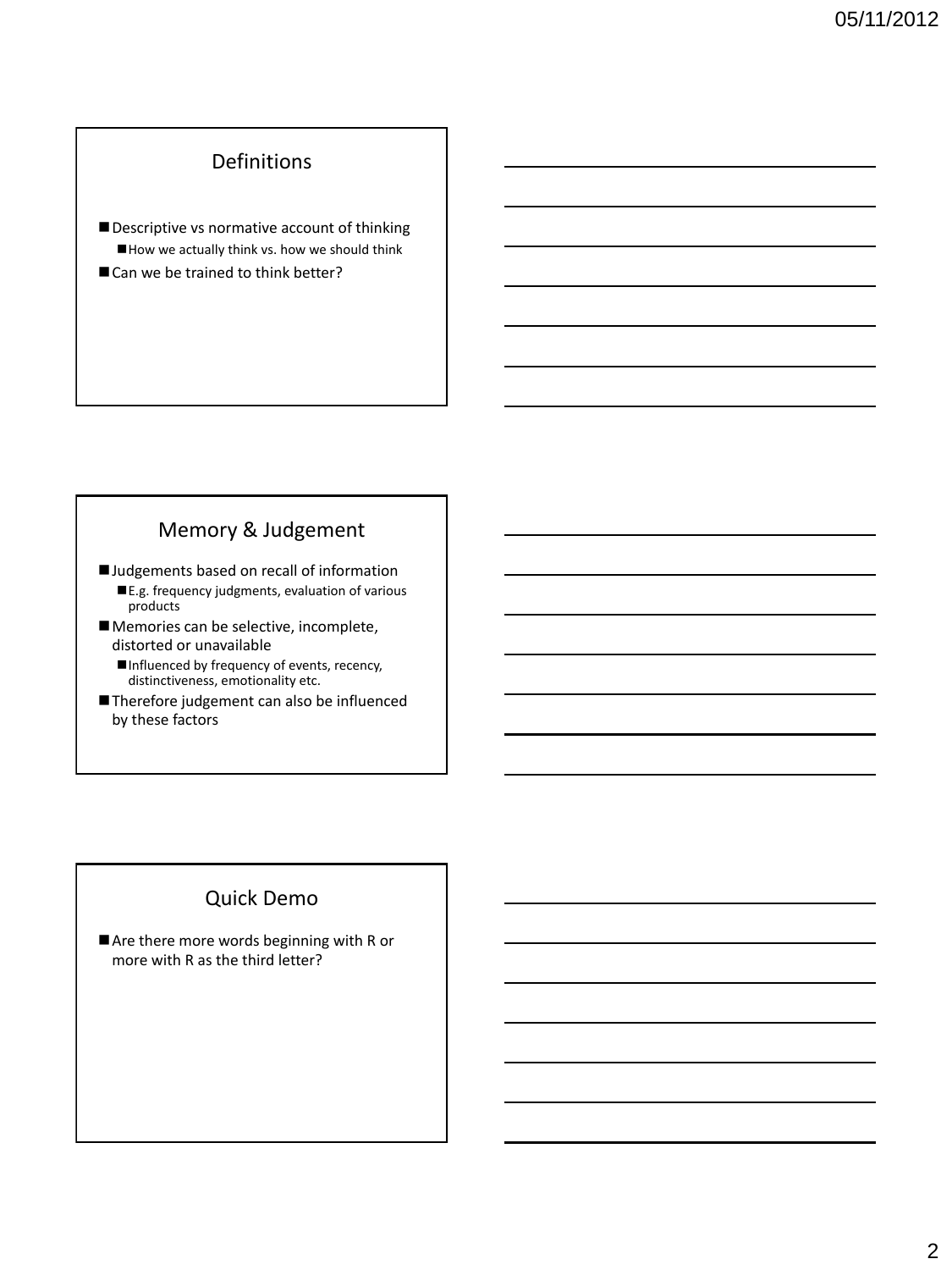#### Quick Demo - 2

- Take one minute to write down as many words as you can that begin with R.
- Now take one minute to write down as many words as you can that have R as the third letter.

## Availability Heuristic

- Heuristics: reasonably efficient strategies that *usually* give acceptable solution
- Availability Heuristic Make judgements on basis of most available (recallable) instances.
	- More words beginning with *r* or having *r* as third letter
- Mental lexicon words organized according to beginning sounds; rhyming words associated.
	- → Easier to recall words beginning with *r* than words with *r* in third position
- Words with *r* in third position actually more frequent

### Availability Heuristic - 2

- Do more people die of diabetes or homicides? Car accidents or stomach cancer?
	- People overestimate frequency of accidents & homicides because of press coverage, & underestimate death rates of common diseases because deaths don't receive press coverage.
- Information presented to you is biased
- Bizarre, unusual or distinctive events more recallable
- Physician overdiagnose rare diseases – more likely to remember cases of rare disease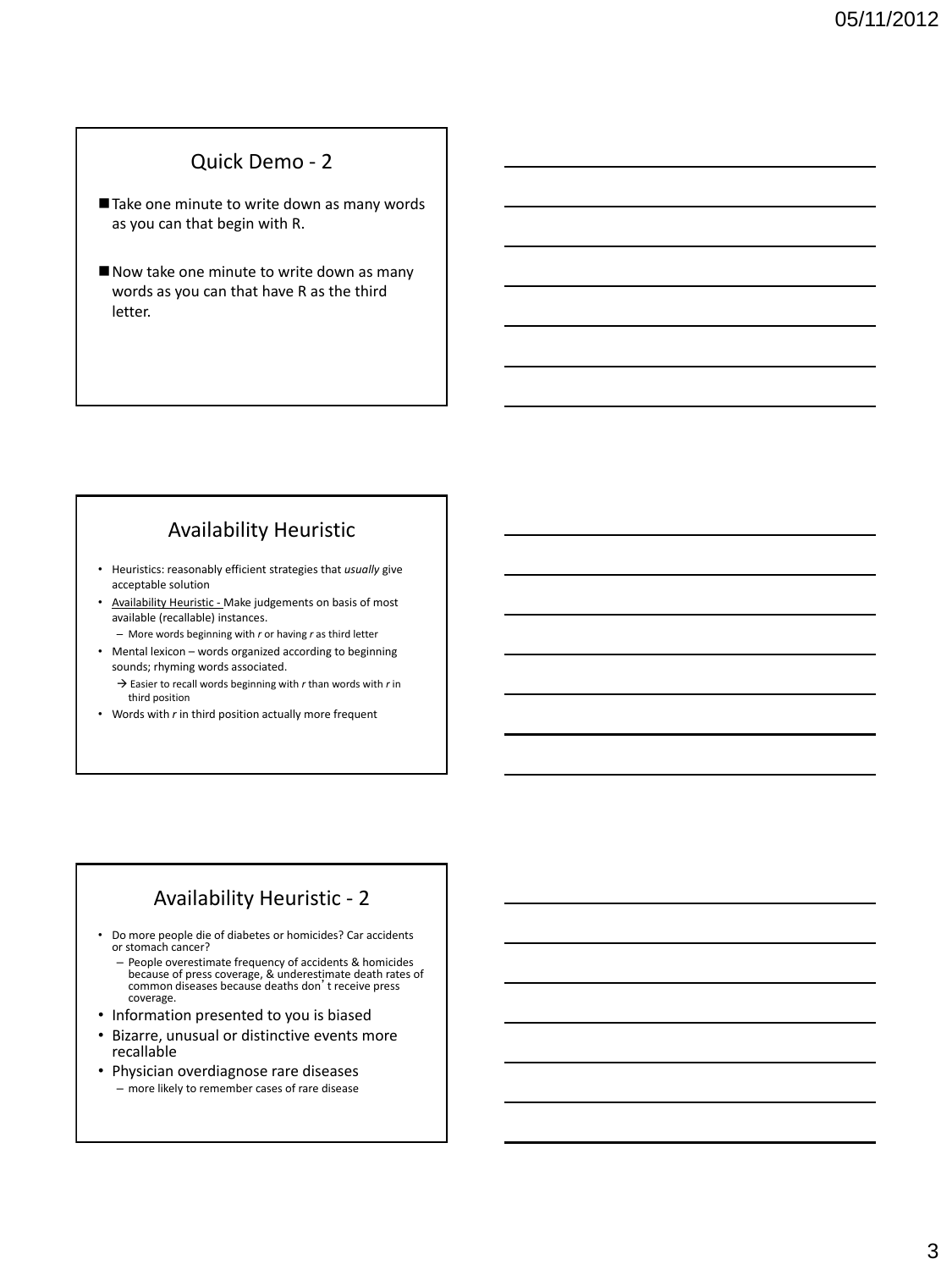# Availability Heuristic - 3

- Who does the dishes more often, you or your roommate or spouse?
	- Self reference effect
	- Higher probability of remembering actions performed by oneself than those performed by others.

## Availability Heuristic - 4

- Participants asked to recall examples of themselves being assertive
	- Some Ss asked to recall 6 examples; others asked to recall 12 examples
- Ss then rated themselves on assertiveness
- Ss giving 6 examples rated themselves as being more assertive than Ss asked to give 12 examples.
- More difficult to produce 12 examples than 6
- $\blacksquare \rightarrow$  Ss judging on basis of availability (ease of recall) of examples of assertive behaviour

#### Representativeness Heuristic

- Making judgement about category membership e.g. is Mr. Y honest.
	- Mr. Y is used car salesman or teacher.
- Assume that all members of category are similar & any single member is *representative* of category.
	- Experience with small number of category members (e.g. several good teachers or one dishonest car salesman)
	- Many generalizations are accurate; e.g. engineers are good at math; architects have good spatial reasoning
		- Representiveness heuristic often accurate for homogeneous categories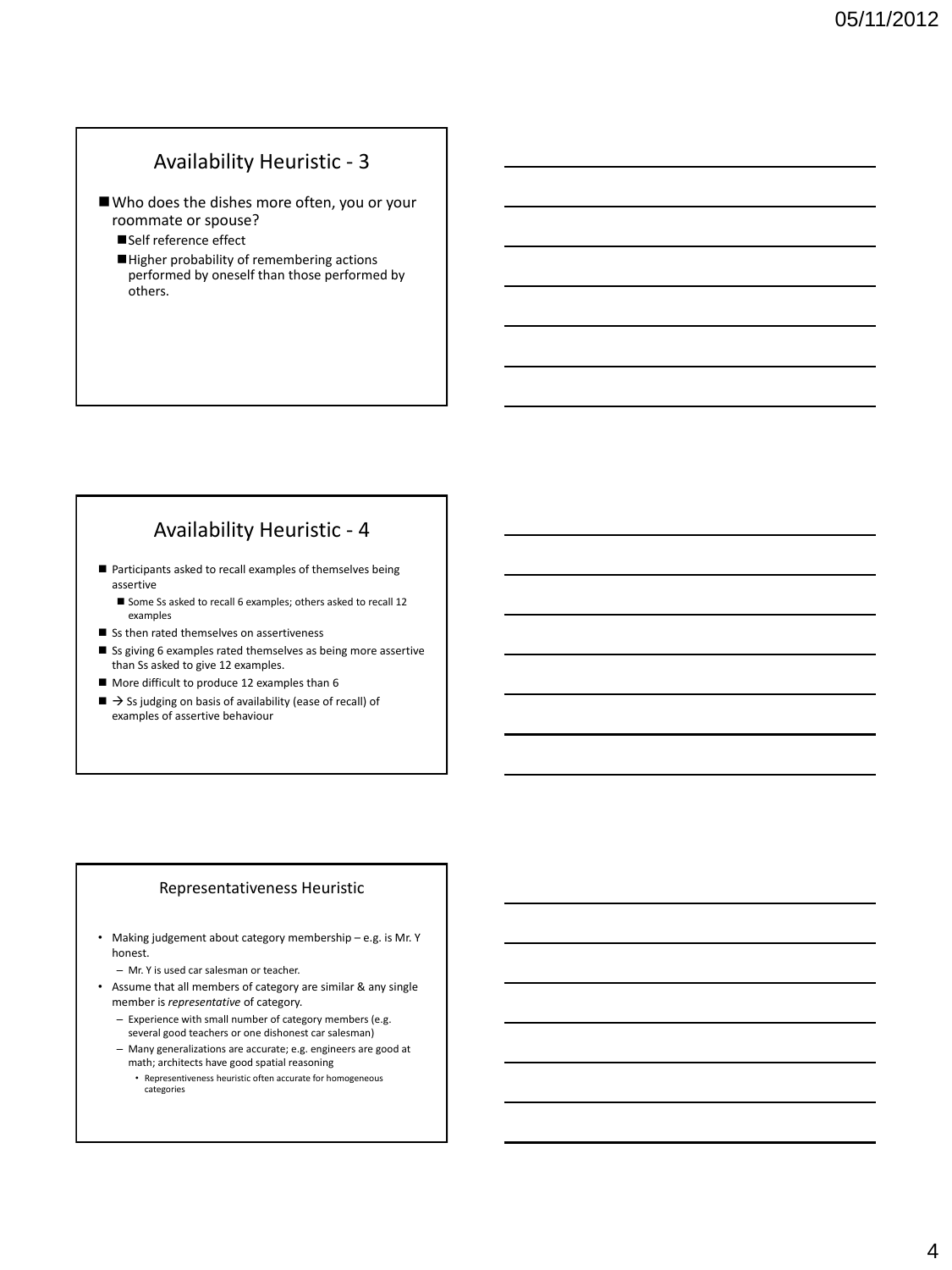#### Representativeness Heuristic Reasoning from a Population

- Gambler's Fallacy
- Coin tossed 6 times & 6 heads appear.
- What is probability next toss gives a tail?
- Gambler thinks 7 heads in a row is unlikely; therefore next toss  $\rightarrow$  tail
- Coin has no memory; trials are independent.
- Probability of head after 6 consecutive heads = .5 (if coin is honest)
- Probability of 7 heads in 7 tosses =  $(1/2)^{2}$  = 1/128

# Reasoning from a Population - 2

- On average, # heads in N tosses of coin will be  $N/2$
- If N is large, proportion of heads will be close to .5
	- HHHHHHHH is very unlikely & HHHHHHT is more likely
- $\blacksquare$  If N is small, number of heads will frequently be zero or N
- $\blacksquare$  P(5 heads in 5 tosses) = ?

#### Reasoning from a Population - 3

- If category is homogeneous, (sequences of Hs & Ts will all have 50-50 mix) then N-to-1 or Nt-0 sample unlikely
	- ■If N is small, than N-to-1 or N-to-0 is quite likely
	- ■If N is large, then N-to-1 or N-to-0 is unlikely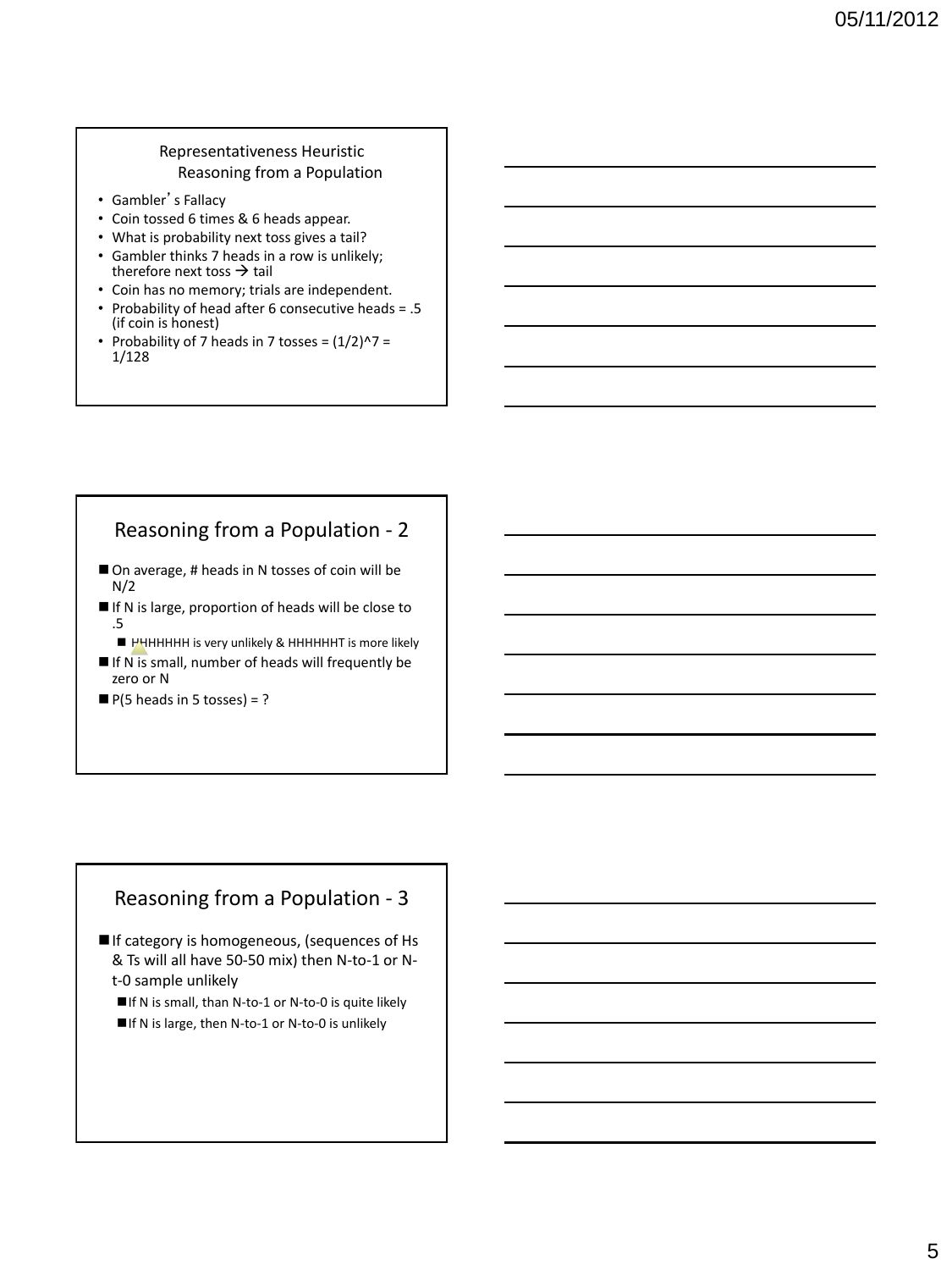#### Representativeness Heuristic Reasoning from a Single Case

- Assume homogeneity within a category
	- $\triangle$ e exemplar from category is "typical"
	- Can generalize from category to a single exemplay and also from a single exemplar to entire category

#### Reasoning from a Single Case - 2

- Ss saw interview with prison guard who was either compassionate & believed in rehabilitating criminals, or who showed contempt for inmates & believed they couldn't be rehabilitated.
- Ss told that guard was typical or not typical
- 2 X 2 design
- Ss later questioned about their views of justice system

## Reasoning from a Single Case - 2

- Ss who saw compassionate guard had more positive views about justice system than Ss who saw guard with negative views of inmates.
- Information about how typical the guards were was ignored.
- $\rightarrow$  Ss generalized to entire justice system on basis of one person even when told that the person was not a typical prison guard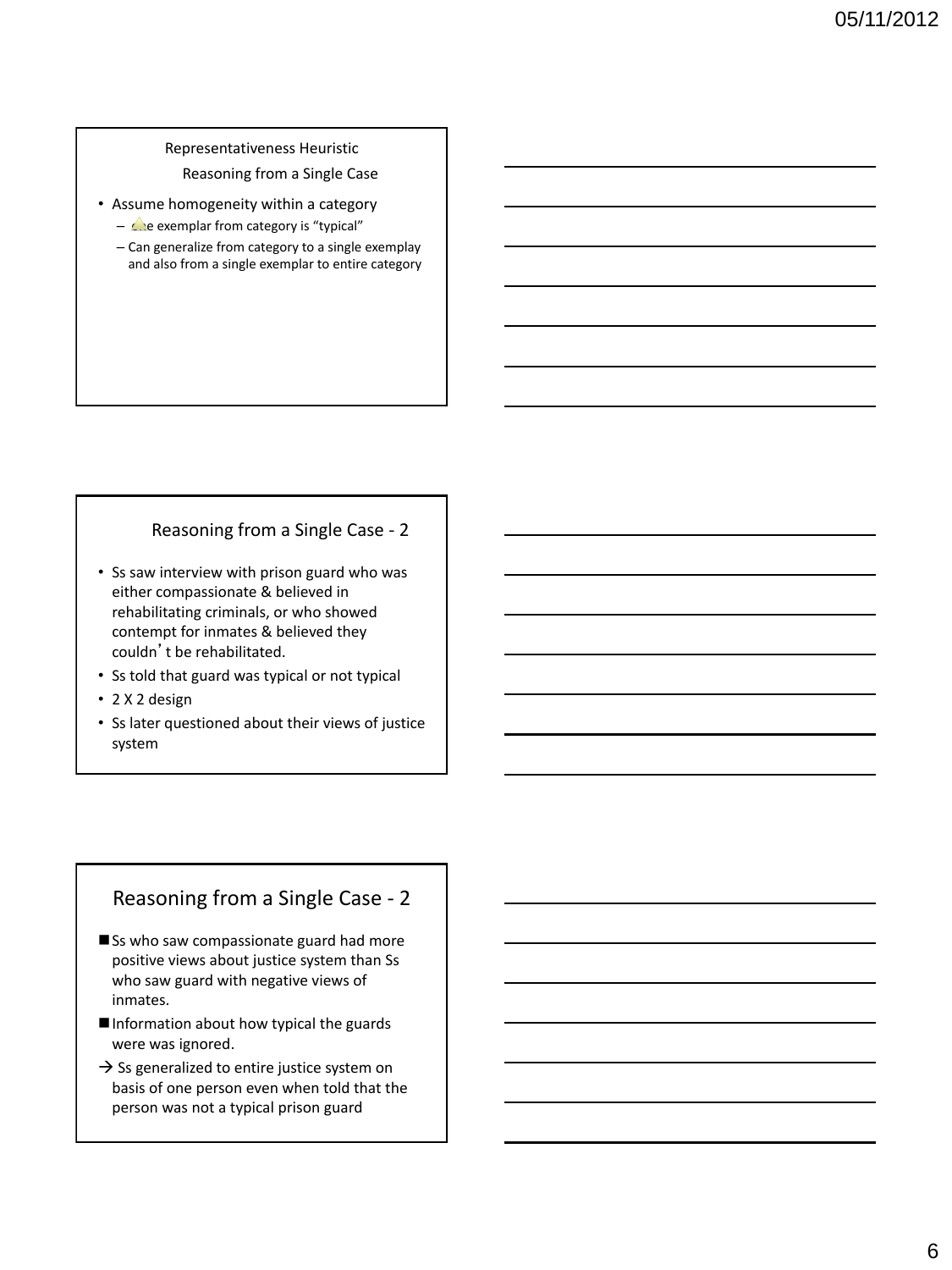## Reasoning from a Single Case - 3

- "Man who" argument generalization on basis of one observation
- Based on assumption that all members of the category (e.g. prison guards) are homogeneous
- Would you buy a Toyota? Why or why not?
- Suppose large survey of Toyota owners was done by reputable firm.
	- Would you trust the survey or one person's experience?

## Reasoning from a Single Case - 4

■ Manufacturers have high standards for quality control; aim for uniformity in their product.

 $\rightarrow$  Reasoning from single instance is not unreasonable

## Anchoring

- How many people in NL die of cancer every year?
- Make a ball park guess & then make adjustment.
- Give people a ball-park figure  $\rightarrow$  influences their judgement
- Did Ghandi live past 140? Past 9?
	- Ask for Ghandi's age at death.
	- If given 140  $\rightarrow$  67; if given 9  $\rightarrow$  50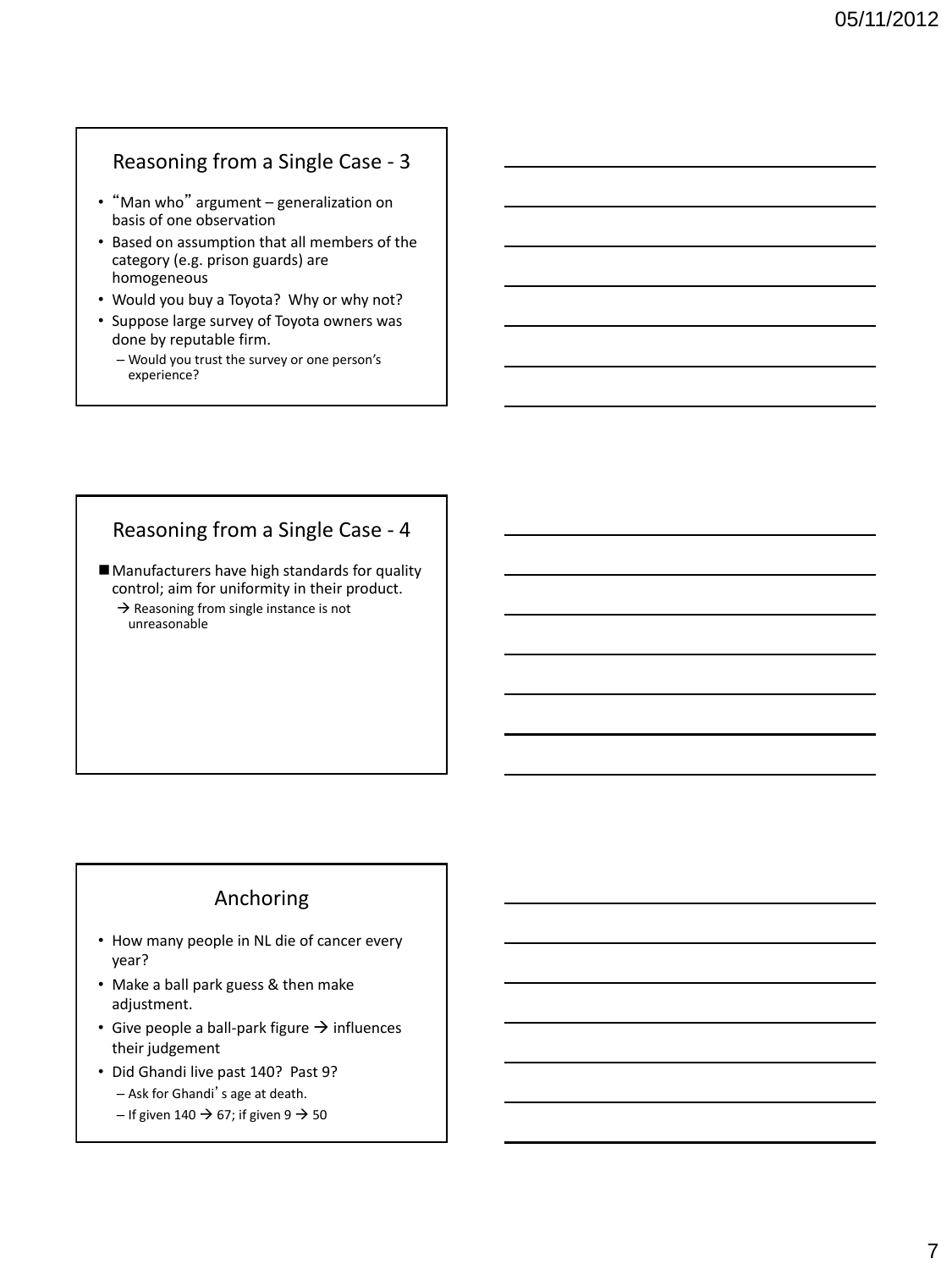## Charitable Donations

- Fund raiser suggested a donation of \$500K
- If potential donor turned pale, he then added "over 5 years of course"
- If potential donor did not turn pale, he then added "for the first year".

## Detecting Covariation

- Language learning involves detecting certain variables which covary; e.g. doer of action comes before recipient of action
- First lecture: how do you know whether you should continue with the course? What has predicted good prof or good course in the past?
- Identifying covariation (or predictors) is important for many judgements

# Illusions of Covariation

- Rorschach Test: do certain responses indicate personality traits?
- Chapman & Chapman (1971) fictional protocols from fictional people randomly paired & given to undergraduates
- No real relationships between Rorschach responses & personality traits
- College students asked which responses indicated homosexuality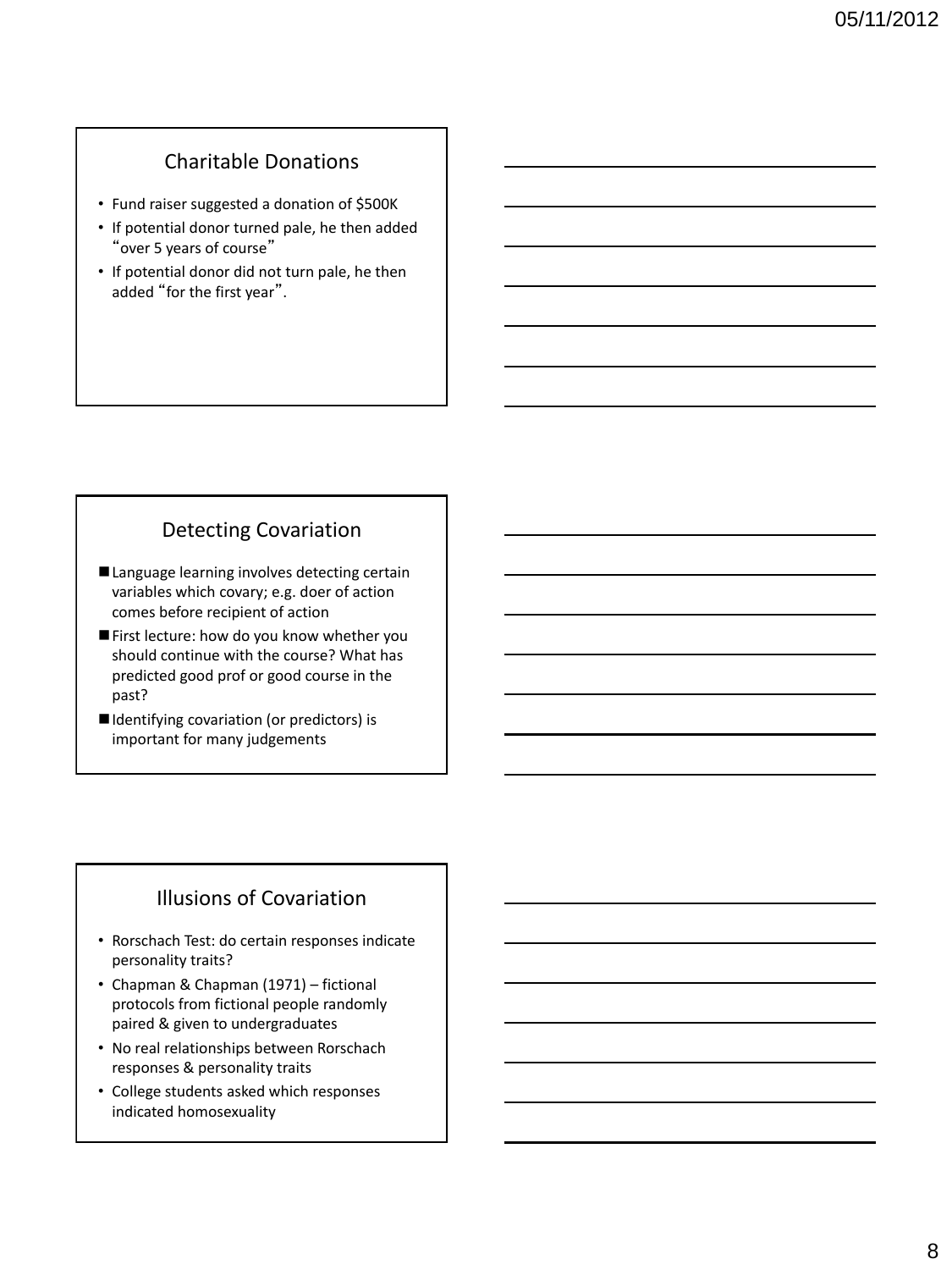## Chapman & Chapman (1971)

- In 1971, homosexuality was considered a psychiatric disorder.
- Ss perceived relationship between responses pertaining to buttocks and homosexuality
- Clinical psychologists also perceived the same relationship even though statistical analysis of data indicates no relationship!

■Why?

Beliefs direct perception of the data

#### Illusory Covariation – Theory Driven or Data Driven?

- Jennings, Amabile & Ross (1982) detection of covariation when Ss did or did not have expectations
- Had to rate correlation from -100 to 100 • Theory-driven = expectations: children's honesty measured by false reports about athletic performance & cheating on a puzzle
- Data-driven no expectations: Students ratings of stick pcitures of men carrying walking sticks. Length of walking stick & height of person varied

#### Jennings, Amabile & Ross (1982) - 2

■ Actual strength of relationship between 2 variables was manipulated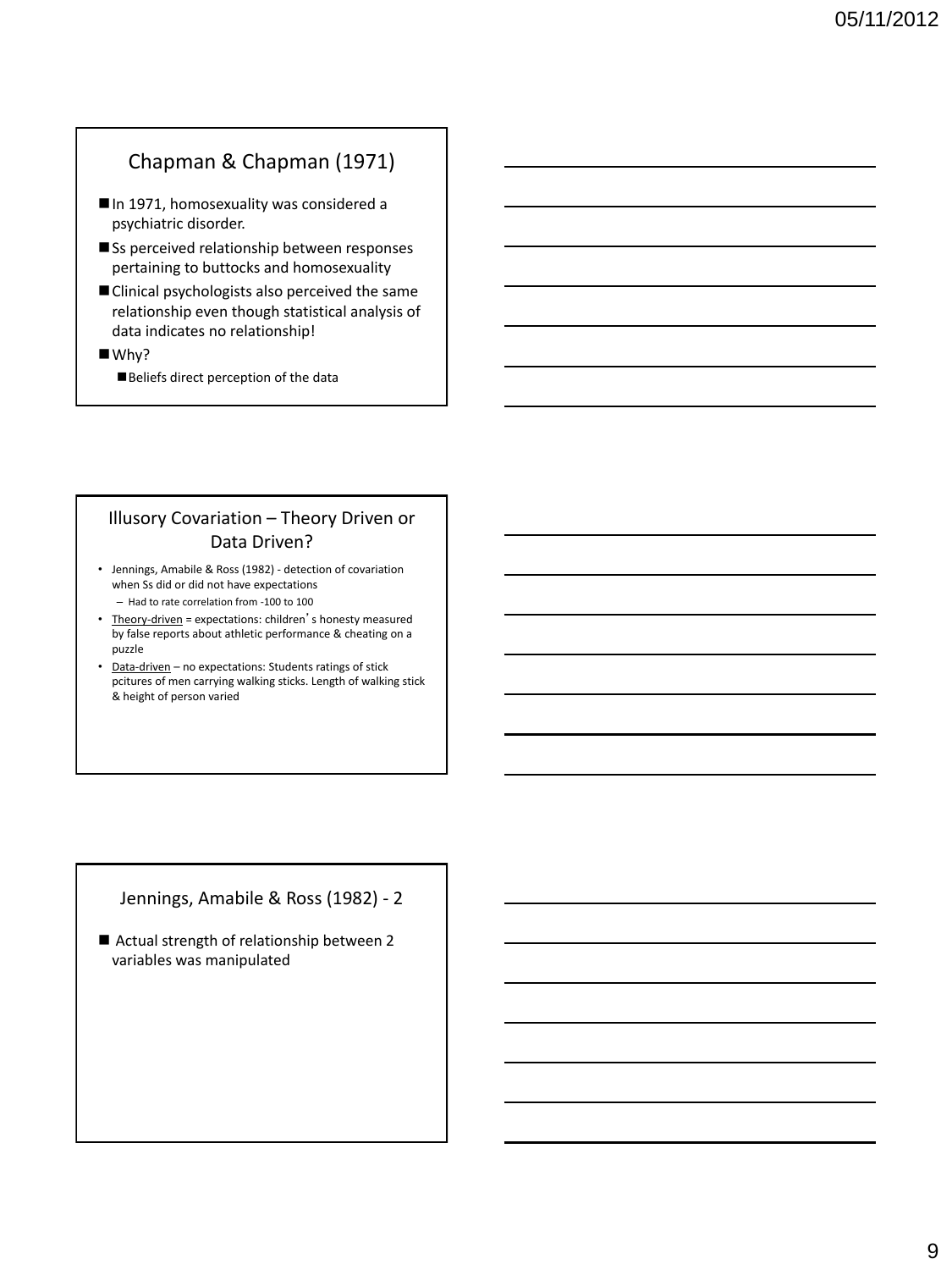#### Jennings, Amabile & Ross (1982) - 3

- Results
- Data-driven condition: strong correlation between actual correlation and Ss estimates
	- Estimates conservative, below actual correlations for low correlations
- Theory-based condition: weak correlation between actual and estimated correlations
	- Ss overestimated correlations
- Participants perform differently in presence of expectations judgements inaccurate and too high



# Causes of Illusory Correlation

• Biased data

- Limited experience with situation + biased sample • E.g. one or two really poor teachers or dishonest car
	- salesmen
- Availability of recent, frequent (but not typical) or distinctive instances
	- Toyota vehicles several reports of accelerators being stuck received a lot of media coverage, including a local case
	- Anecdote from a friend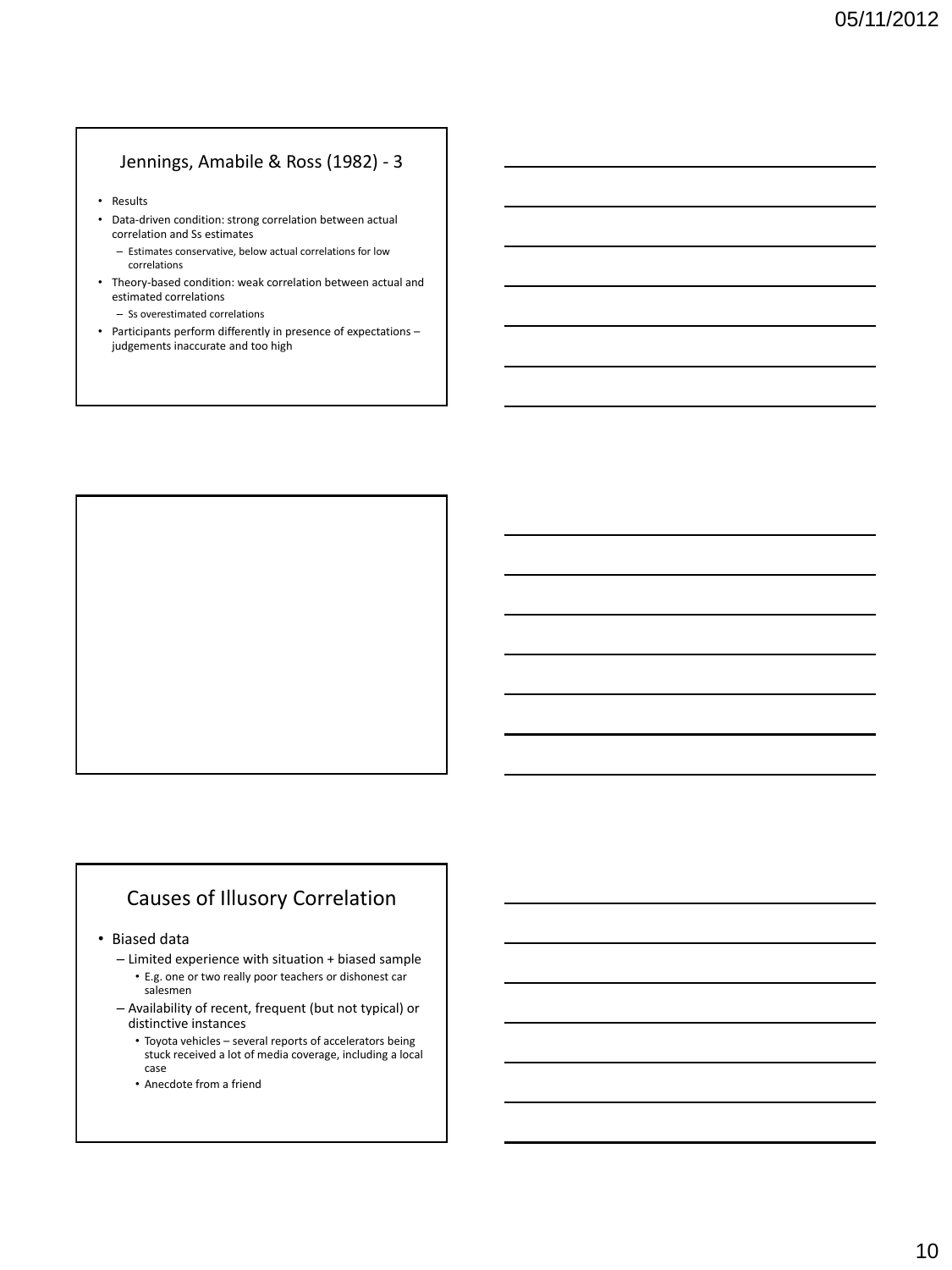#### Causes of Illusory Correlation - 2

- Confirmation Bias (see Chapt. 13) people have a tendency to look for confirming evidence rather than disconfirming.
	- Notice, remember & recall confirming instances consistent with schemata (based on what we are told, initial experience)
	- Once belief is established, negative instances are discounted.
		- Owner of several Toyotas thought media reports were exaggerated, people involved were fraudsters, etc.

#### Base Rates

- Sample: 70% lawyers & 30% engineers
- I Jack is a 45 years old, married with four children. He is generally conservative, careful & ambitious. He has little interest in politics & social issues, spends free time on hobbies which include home carpentry, sailing & mathematical puzzles.
- $\blacksquare$  If he was selected randomly from the sample, what is probability is he more likely to be a lawyer or engineer?

#### Base Rates - 2

In lawyer-engineer example, people likely to rely on stereotypes for lawyers & engineers.

- Conclude he is an engineer.
- Ignore base rate information
- Rely on stereotype & representativeness heuristic.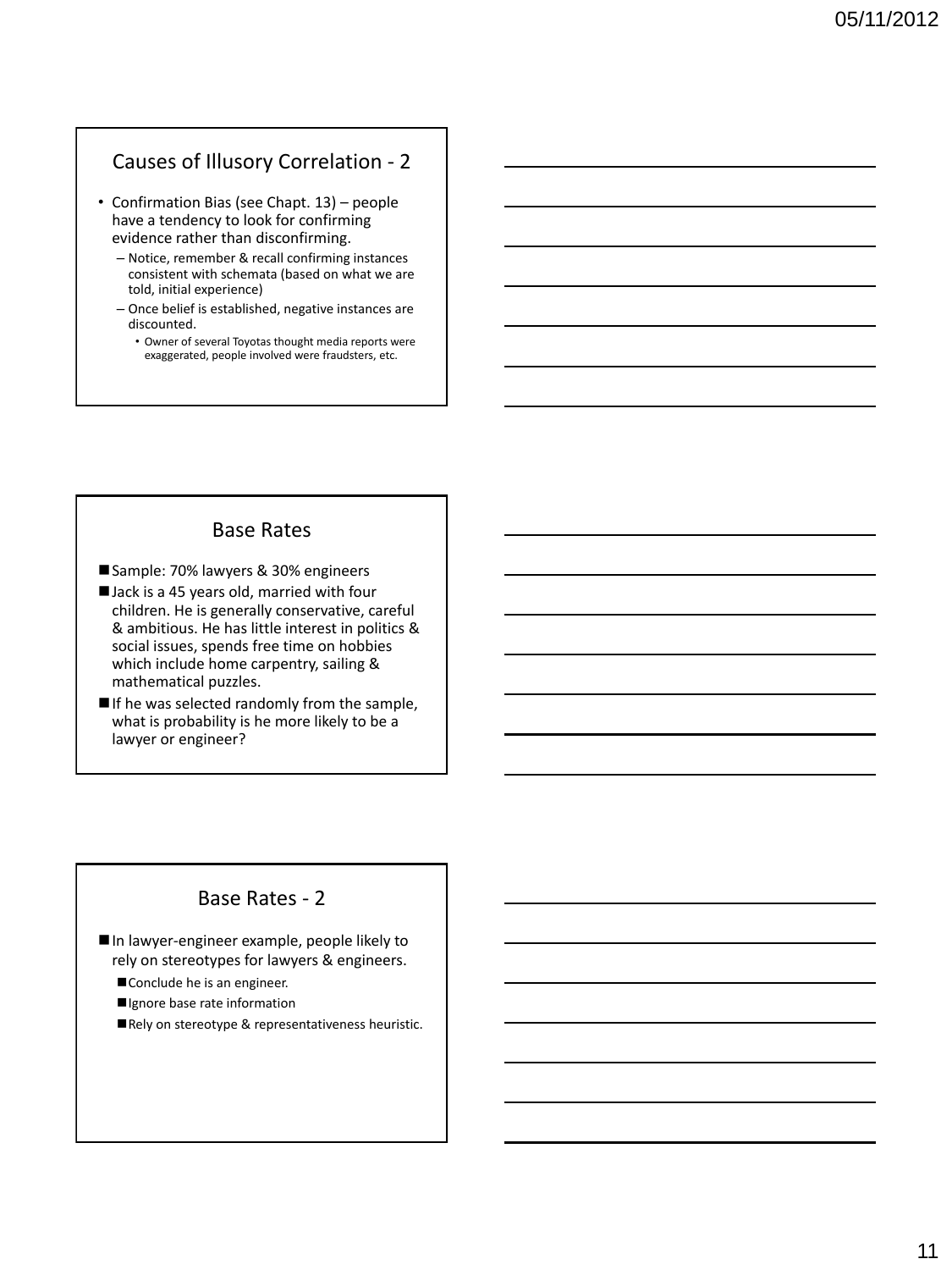#### Base Rates - 3

My friend is a professor who likes poetry, is rather shy and of small stature. Do you think that my friend studies psychology or Chinese Studies?

#### Base Rates - 4

- Sample contains 10,000 Chinese scholars & 90% of Chinese scholars fit stereotype
	- $.9 * 10,000 = 9000$
- Sample contains 500,000 psychologists & 5% fit the stereotype.
	- $.05 * 200,000 = 10,000$
- Given that person selected at random fits the stereotype, what is probability person is professor of Chinese Studies?

#### Base Rates - 5

Must consider both base rates (proportion of sample who are psychologists or professors of Chinese Studies) and diagnostic value of the stereotype (proportion of people in each category who fit the stereotype)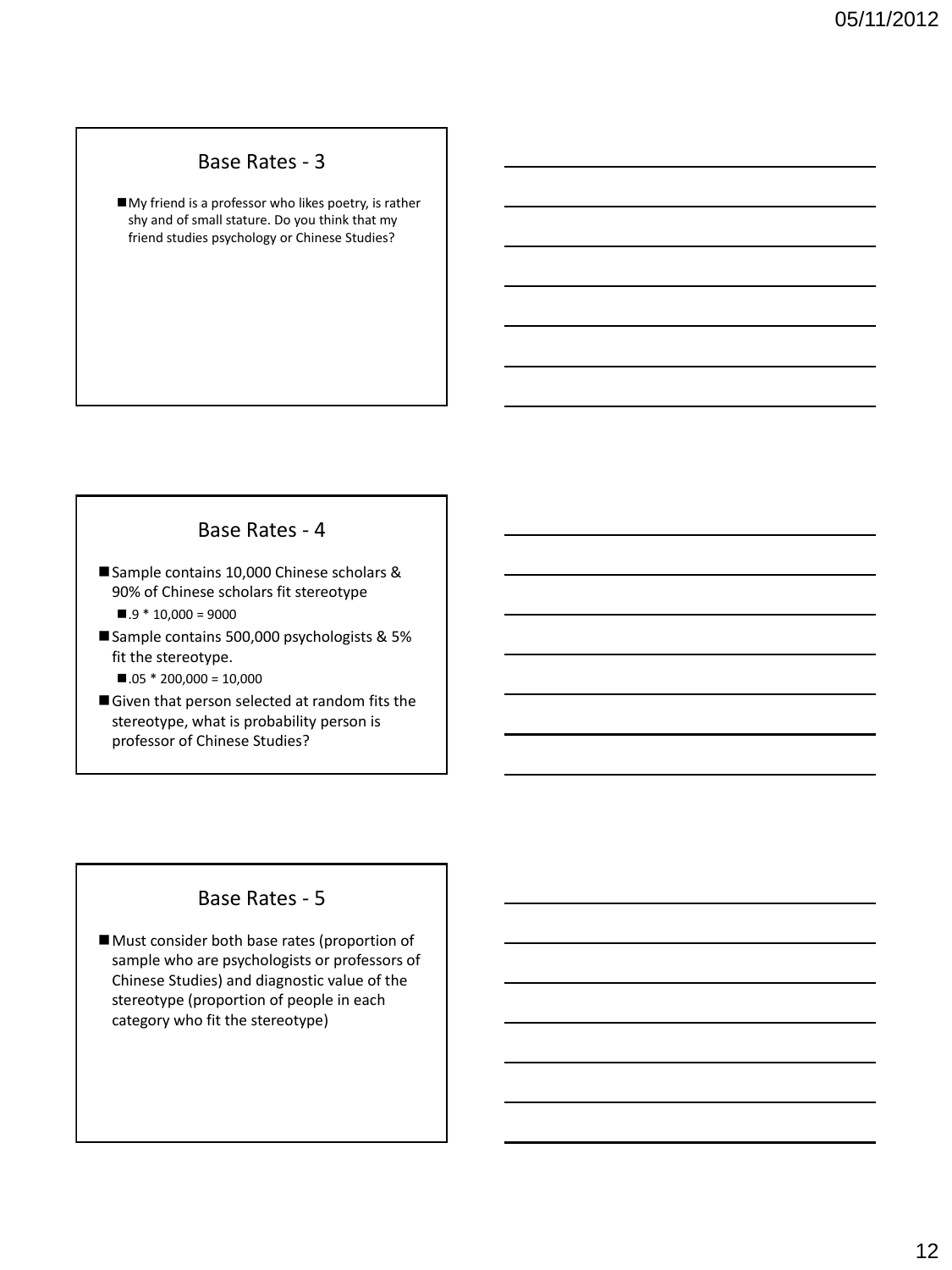#### Base Rates - 6

#### Kahneman & Tversky (1973)

- If Ss given only base rates, judged likelihood of engineer or lawyer, Chinese Studies or Psych. prof accurately.
- ■If given stereotype, Ss ignored base rates & judged solely on basis of stereotype.
- ■If 70% lawyers & 30% engineers, Ss said hobby carpenter was likely to be an engineer.
- Ss relying on representativeness heuristic
- Why? Limited capacity memory?

#### Considering Sample Size

- Nisbett et al. (1983)
	- Ss imagine encountering a new bird, a "shreeble". Bird is blue.
	- How likely is it that all shreebles are blue?
	- Ss imagined seeing a new element "fluoridium" that burned with a blue flame.
	- How likely is all fluoridium burns with a blue flame?
	- Ss imagine encountering member of "lost tribe" who was obese.
	- How likely are all members of tribe to be obese?

# Considering Sample Size

- Ss thought it likely that all fluoridium burns with a blue flame, less likely that all shreebles were blue, and even less likely that all members of lost tribe were obese.
- Ss use background knowledge of the variability of members of various categories (chemical elements, animals, human beings)
- If there is high variability among members of category, then large samples are needed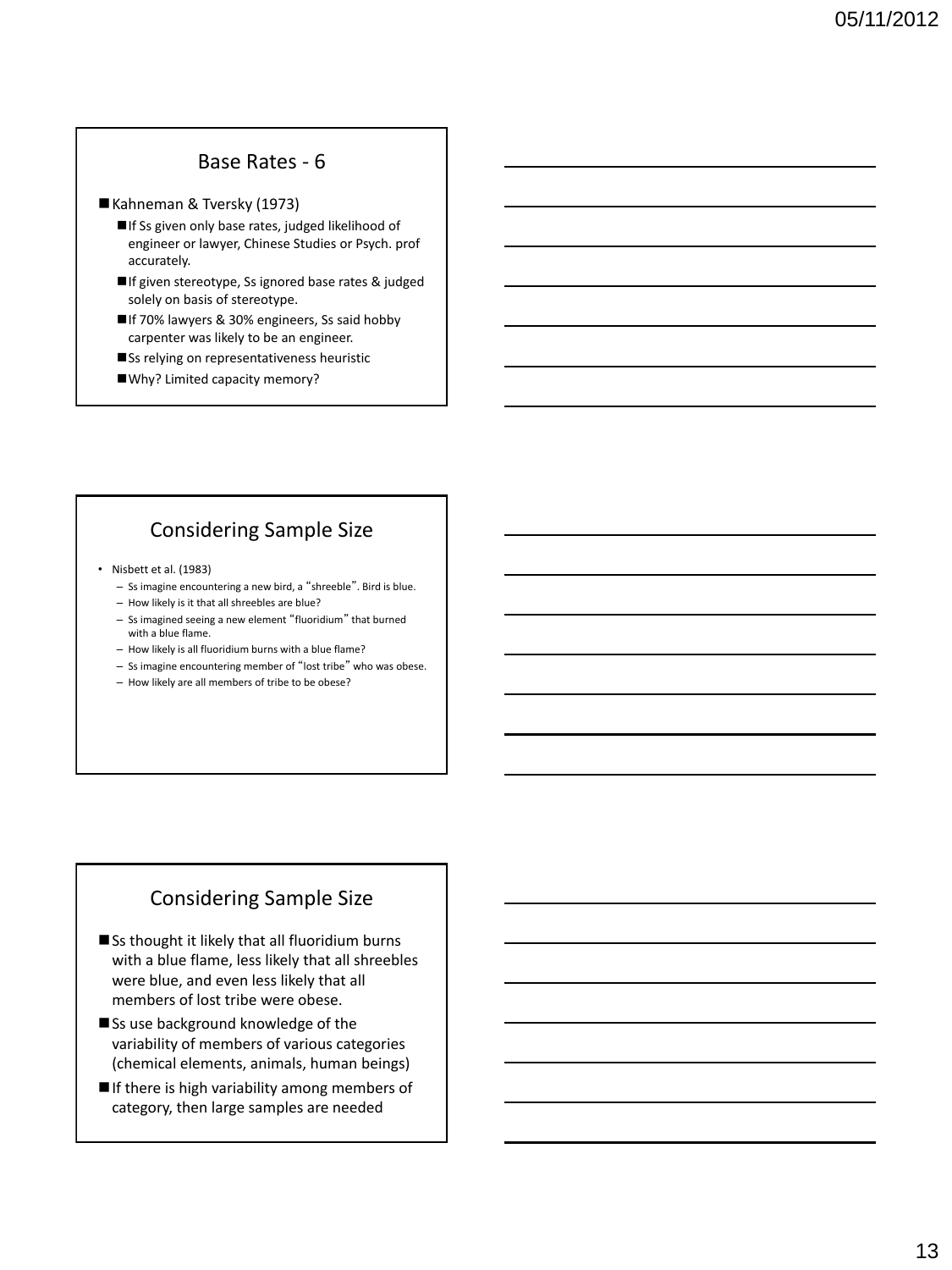## Dual Process Models

- Two different ways of thinking:
	- System 1: Heuristics fast, effortless, automatic, fallible
		- Intuitive, associative
	- System 2 slow, effortful, require attention & deliberate intention • Reasoning, rule-driven
- Tend to use System 1; System 2 used only in "special" circumstances

## Dual Process Models - 2

- System 2 requires training, needs focused attention
- System 1 more likely if person under time pressure, distracted, not fully alert
	- System 1 is semi-automatic, needs to be overruled
	- $\blacktriangleright$  Requires central executive
	- Predict that people with large WM would be more likely to use System 2. Prediction confirmed.

## Effect of Data Format

- Base rate problems (involve conditional probability)
	- More likely to be solved correctly if numbers given as frequencies rather than proportions or probabilities. Why?
	- Frequencies more concrete; probabilities are abstract
	- Working memory overload
		- What proportion of the Chinese scholars fit the stereotype vs. What proportion of those who fit the stereotype are Chinese scholars?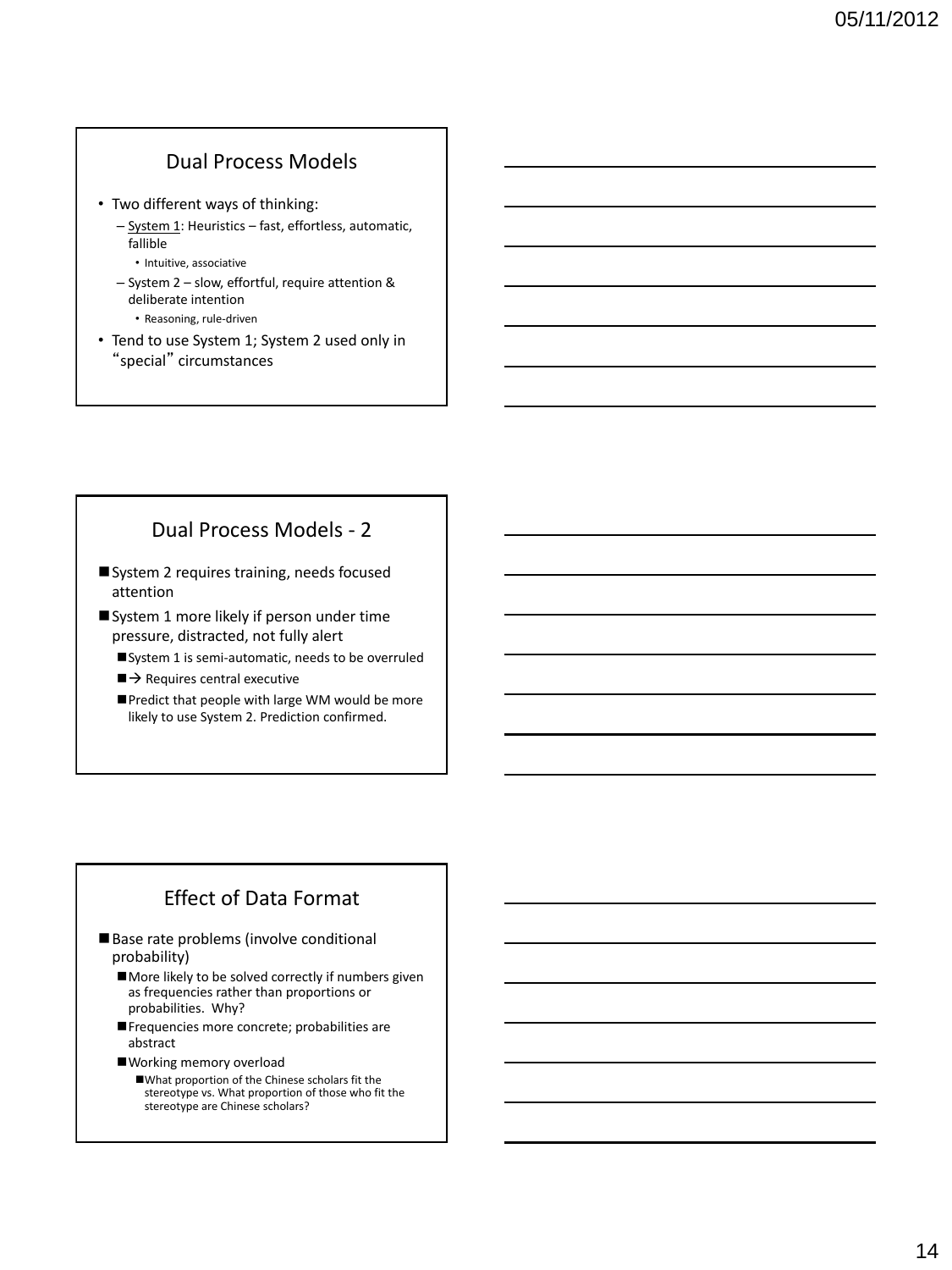#### How Data are Interpreted

- If something in the problem situation reminds S of statistics, then System 2 thinking is more likely.
	- Ss more likely to consider sample size if data in problem selected randomly
- If data is seen as statistical (e.g. sports data), System 2 reasoning more likely
- If data is not seen as statistical (e.g. interview seen as sample of person's behaviour) statistical reasoning less likely

## Multiple Sources of Information

- Flouridium example we know that chemical elements are generally "pure" and all samples are very similar
- "Lost tribe" example we know that large individual differences exist in human beings
- Students understand exams & passing rates
	- More likely to reason statistically
	- See problem on Chemistry grades.

#### Why You Need to Study Statistics

- Training improves likelihood of System 2 thinking.
- Fong, Krantz & Nisbett (1986)
- Interviewed students in a stats course about sports. Telephone interviews conducted in the first or last week of the course.
- Question about why many star rookies don't do as well in later years. (First year provides small sample of athlete's performance. Performance may be much better or much worse than long term average.)
- For first-week interviews 16% of Ss interviewed had some understanding; for last-week interviews, 37% had understanding of the idea of a small sample.